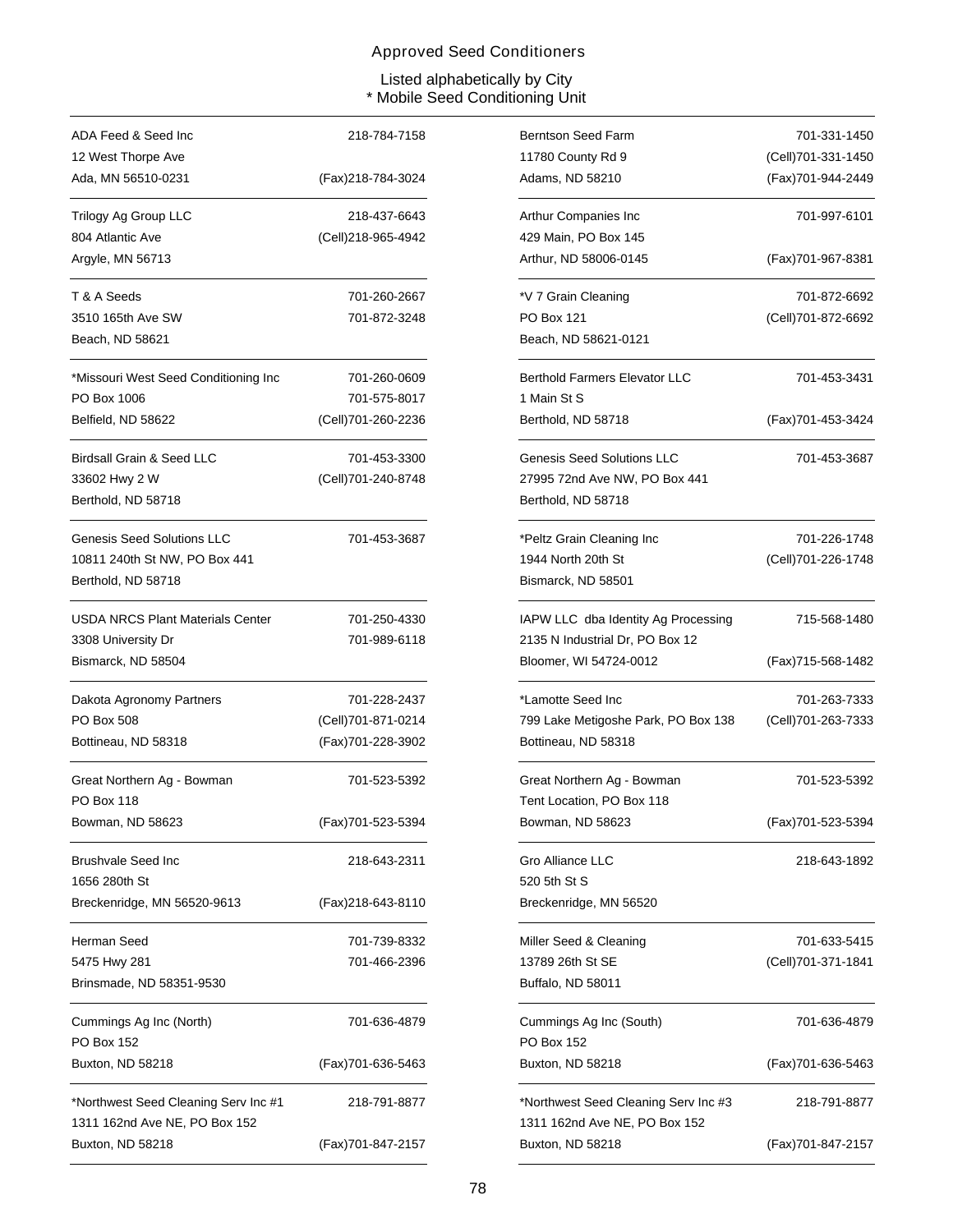| *Northwest Seed Cleaning Serv Inc #4 | 218-791-8877        |
|--------------------------------------|---------------------|
| 1311 162nd Ave NE, PO Box 152        |                     |
| Buxton, ND 58218                     | (Fax)701-847-2157   |
| Wede Seed Farm                       | 701-650-8351        |
| 6745 11th St NE                      |                     |
| Carrington, ND 58421                 |                     |
| Howe Seed Farm                       | 701-238-1285        |
| 15791 33rd St SE, PO Box 547         | 701-347-4879        |
| Casselton, ND 58012                  | (Cell)701-238-1285  |
| McIntyre Pyle Inc                    | 701-347-5355        |
| PO Box 567                           |                     |
| Casselton, ND 58012                  | (Fax)701-347-4155   |
| Bollingberg Seed Company             | 701-984-2486        |
| 5353 Hwy 15                          | (Cell)701-653-5989  |
| Cathay, ND 58422                     | (Fax) 701-984-2485  |
| TMT Farms Bean and Seed Co           | 701-763-6544        |
| 3718 67th Ave SE                     | 701-320-1321        |
| Cleveland, ND 58424                  | (Fax) 701-763-6545  |
| Capistran Seed Co                    | 218-891-7840        |
| 19380 270th St SW                    | (Cell)218-289-7840  |
| Crookston, MN 56716-9403             | (Fax)218-891-7840   |
| Leum Seed Service                    | 701-430-1498        |
| 615 158th Ave NE                     | (Cell) 701-430-1498 |
| Cummings, ND 58223                   |                     |
| Minn-Dak Growers Ltd                 | 701-483-4528        |
| 393 28th Ave E                       |                     |
| Dickinson, ND 58601-1307             | (Fax)701-483-4532   |
| *Superior Seed Cleaning Inc          | 701-227-8464        |
| PO Box 50                            | (Cell)701-290-8464  |
| Dickinson, ND 58602                  |                     |
| *Gustafson Grain Cleaning            | 701-846-7450        |
| PO Box 155                           | (Cell)701-870-1841  |
| Dodge, ND 58625                      |                     |
| *C & C Reg & Cert Seed Inc-Unit 2    | 701-482-7865        |
| 6056 74th St NW                      | (Cell)701-721-4258  |
| Donnybrook, ND 58734                 | (Fax)701-482-7865   |
| Triple E Seed Company                | 701-454-6122        |
| 15793 78th Street NE                 | 701-454-3596        |
| Drayton, ND 58225-9702               | (Cell)701-520-0042  |

| 218-791-8877 | Carrington Res/Ext Center         | 701-652-2951       |
|--------------|-----------------------------------|--------------------|
|              | 663 Hwy 281 N, PO Box 219         | (Cell)701-652-5853 |
| 701-847-2157 | Carrington, ND 58421-0219         | (Fax) 701-652-2055 |
| 701-650-8351 | Agronomy Seed Farm                | 701-347-4743       |
|              | 15449 37th St SE                  | (Cell)701-793-4743 |
|              | Casselton, ND 58012-9748          |                    |
| 701-238-1285 | Identity Ag Processing LLC        | 701-347-0018       |
| 701-347-4879 | 1950 Heartland Ave S, PO Box 549  |                    |
| 701-238-1285 | Casselton, ND 58012               | (Fax)701-347-5026  |
| 701-347-5355 | *ND Ag Exp Station (Mobile)       | 701-347-4743       |
|              | 15449 37th St SE                  | (Cell)701-793-4743 |
| 701-347-4155 | Casselton, ND 58012               |                    |
| 701-984-2486 | Midway Seed LLC                   | 701-265-4224       |
| 701-653-5989 | 10095 Hwy 18                      | (Cell)701-265-2210 |
| 701-984-2485 | Cavalier, ND 58220                | (Fax) 701-265-4274 |
| 701-763-6544 | *Voeller Superior Seed Grading #1 | 701-320-4486       |
| 701-320-1321 | Dennis Voeller, 11475 391st Ave   | 701-320-0934       |
| 701-763-6545 | Columbia, SD 57433                | (Cell)701-320-0934 |
| 218-891-7840 | O'Toole Seed Co                   | 701-657-2127       |
| 218-289-7840 | 8132 Co Rd 12                     | (Cell)701-520-0291 |
| 218-891-7840 | Crystal, ND 58222-9652            | (Fax)701-657-2419  |
| 701-430-1498 | *Kautzman`s Grain Cleaning        | 701-483-3113       |
| 701-430-1498 | 1235 11th St W                    | (Cell)701-260-1456 |
|              | Dickinson, ND 58601               |                    |
| 701-483-4528 | Southwest Grain Dickinson Seed    | 701-483-2971       |
|              | 395 E Broadway, PO Box 1288       |                    |
| 701-483-4532 | Dickinson, ND 58601               | (Fax)701-483-9575  |
| 701-227-8464 | Kautzman Grain Cleaning #3        | 701-483-3113       |
| 701-290-8464 | 1235 11th St W                    | (Cell)701-260-1456 |
|              | Dicksinson, ND 58601              |                    |
| 701-846-7450 | *C & C Reg & Cert Seed Inc-Unit 1 | 701-482-7865       |
| 701-870-1841 | 6056 74th St NW                   | (Cell)701-721-4258 |
|              | Donnybrook, ND 58734              | (Fax) 701-482-7865 |
| 701-482-7865 | *Finken Farms & Seeds LLP         | 701-529-4421       |
| 701-721-4258 | 16300 359th Ave SW                | (Cell)701-720-1808 |
| 701-482-7865 | Douglas, ND 58735-9404            | (Fax)701-529-4421  |
| 701-454-6122 | Weinlaeder Seed Co                | 701-454-6427       |
| 701-454-3596 | 7162 160th Dr NE                  | 701-520-1733       |
| 701-520-0042 | Drayton, ND 58225-9266            | (Cell)701-520-0590 |
|              |                                   |                    |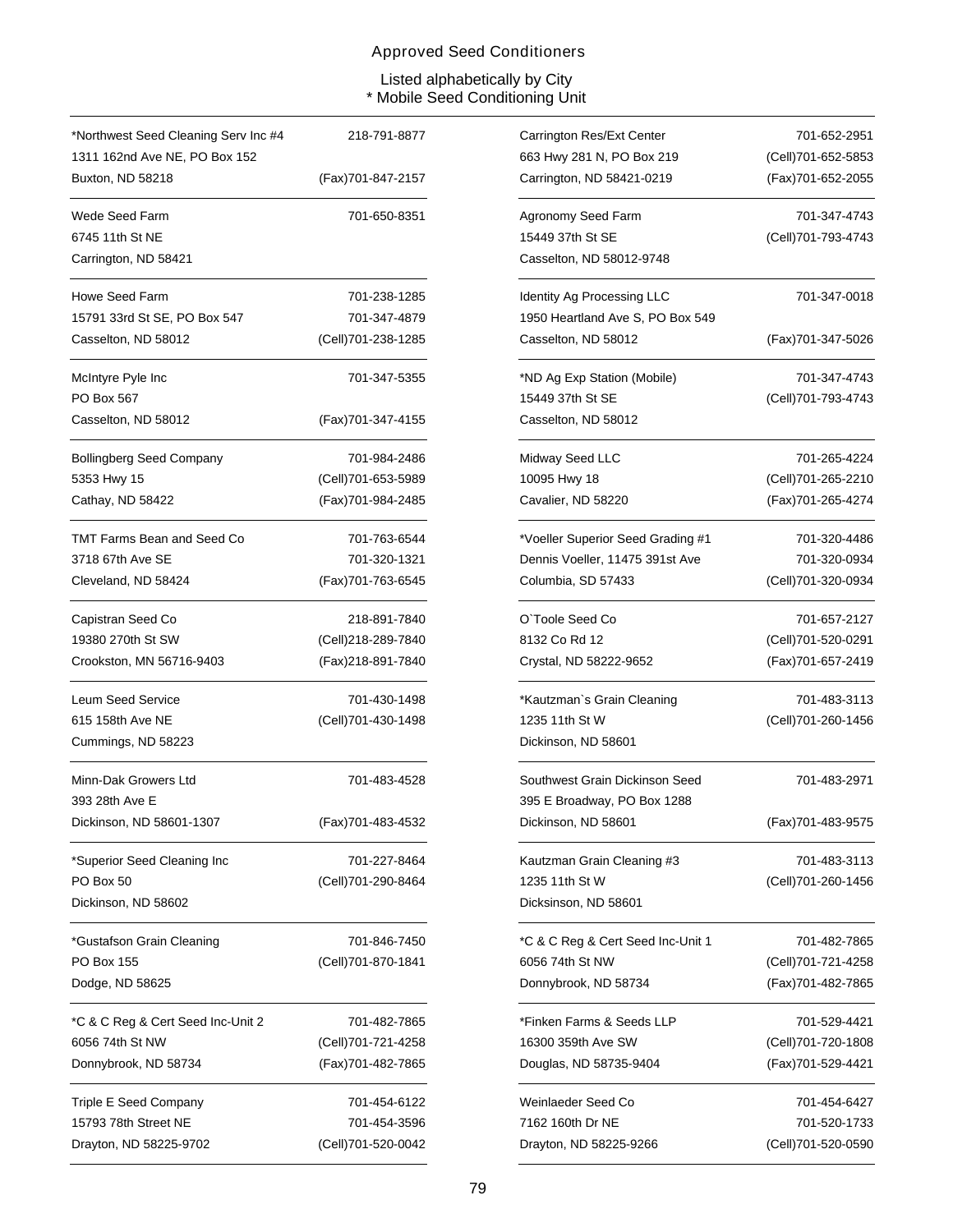| <b>Buchholz Seed Farm</b>                              | 701-347-4058       |
|--------------------------------------------------------|--------------------|
| 4255 153rd Ave SE                                      | (Cell)701-361-9921 |
| Durbin, ND 58059-9623                                  |                    |
| CHS Dakota Plains Ag<br>PO Box 8                       | 701-493-2481       |
| Edgeley, ND 58433-0008                                 | (Fax)701-493-2719  |
| *Safflower Technologies Intl (Mobile)                  | 701-844-4797       |
| PO Box 485                                             | (Cell)406-480-1638 |
| Fairview, MT 59221                                     | (Fax)701-844-5972  |
| Kirkeide`s Northland Bean & Seed Co<br>4520 12th St NE | 701-547-3466       |
| Fessenden, ND 58438                                    | (Fax)701-547-3539  |
| Finley Farmers Grain & Elev Co                         | 701-524-1500       |
| 503 Broadway Ave, PO Box 477                           | 701-524-1880       |
| Finley, ND 58230-0477                                  | (Fax)701-524-2200  |
| <b>Bina Seed</b>                                       | 701-593-6168       |
| 12384 57th St NE                                       |                    |
| Fordville, ND 58231                                    |                    |
| Friederichs Seed Inc                                   | 218-643-5612       |
| 3159 Hwy 210, PO Box 99                                | 218-739-3366       |
| Foxhome, MN 56543                                      |                    |
| Gerszewski, Jon                                        | 701-360-0680       |
| 830 Western Ave                                        |                    |
| Grafton, ND 58237                                      |                    |
| Minn-Dak Growers Ltd                                   | 701-746-7453       |
| 4034 40th Ave N, PO Box 13276                          |                    |
| Grand Forks, ND 58208-3276                             | (Fax)701-780-9050  |
| Dakota Seed Conditioning                               | 701-336-7631       |
| 1970 85th St SE                                        | (Cell)701-321-0986 |
| Hague, ND 58542                                        | (Fax) 701-336-7707 |
| *General Grain Cleaning (Unit #2)                      | 701-769-2300       |
| 930 115th Ave SE                                       | 800-797-3268       |
| Hannaford, ND 58448                                    | (Cell)701-797-7269 |
| Peterson Farms Seed Inc                                | 701-282-7476       |
| 3104 164th Ave SE                                      |                    |
| Harwood, ND 58042                                      | (Fax)701-282-7554  |

| 701-347-4058 | Richland IFC Inc                                | 701-642-1475        |
|--------------|-------------------------------------------------|---------------------|
| 701-361-9921 | 405 Elevator St                                 |                     |
|              | Dwight, ND 58075                                | (Fax)701-672-0037   |
| 701-493-2481 | *Mitzel Seed Cleaning LLC                       | 701-830-8000        |
|              | 7575 County Road 64                             |                     |
| 701-493-2719 | Edgeley, ND 58433-9573                          | (Fax)701-493-8000   |
| 701-844-4797 | *Fessenden Cooperative Association              | 701-547-3291        |
| 406-480-1638 | 900 S Railway St S, PO Box 126                  |                     |
| 701-844-5972 | Fessenden, ND 58438                             |                     |
| 701-547-3466 | Klindworth Seed and Bean Co Inc<br>2139 Hwy 30  | 701-547-3742        |
| 701-547-3539 | Fessenden, ND 58438                             | (Fax)701-547-2592   |
| 701-524-1500 | Ross Seed Co Inc dba Agrimax                    | 218-891-2211        |
| 701-524-1880 | 23917 350th Ave SW                              | (Cell)701-740-2194  |
| 701-524-2200 | Fisher, MN 56723-0007                           | (Fax)218-891-2281   |
| 701-593-6168 | Anderson Seed Farms Inc                         | 701-680-2705        |
|              | 8738 130th Ave SE, PO Box 261                   | 701-724-3601        |
|              | Forman, ND 58032                                | (Cell)701-680-0705  |
| 218-643-5612 | <b>J&amp;J Corporation Inc</b>                  | 218-356-8214        |
| 218-739-3366 | dba Soyko Intl/Circle C Seeds, 2493<br>380th St |                     |
|              | Gary, MN 56545                                  | (Fax)218-356-8218   |
| 701-360-0680 | <b>Remington Seeds LLC</b>                      | 701-379-1000        |
|              | 1421 West 12th St, PO Box 605                   |                     |
|              | Grafton, ND 58237                               | (Fax)701-379-0121   |
| 701-746-7453 | Lockhart Elevator Company                       | 701-484-5537        |
|              | 909 Industrial Dr, PO Box 110                   | (Cell) 701-238-1759 |
| 701-780-9050 | Grandin, ND 58038-0110                          | (Fax) 701-484-5758  |
| 701-336-7631 | *General Grain Cleaning (Unit #1)               | 701-769-2300        |
| 701-321-0986 | 930 115th Ave SE                                | 800-797-3268        |
| 701-336-7707 | Hannaford, ND 58448                             | (Cell)701-797-7269  |
| 701-769-2300 | *General Grain Cleaning (Unit #3)               | 701-769-2300        |
| 800-797-3268 | 930 115th Ave SE                                | 800-797-3268        |
| 701-797-7269 | Hannaford, ND 58448                             | (Cell)701-797-7269  |
| 701-282-7476 | Petermann Seeds Inc                             | 218-483-3302        |
|              | 3008 210th St N                                 | (Cell)701-361-9648  |
| 701-282-7554 | Hawley, MN 56549                                | (Fax)218-483-3441   |
|              |                                                 |                     |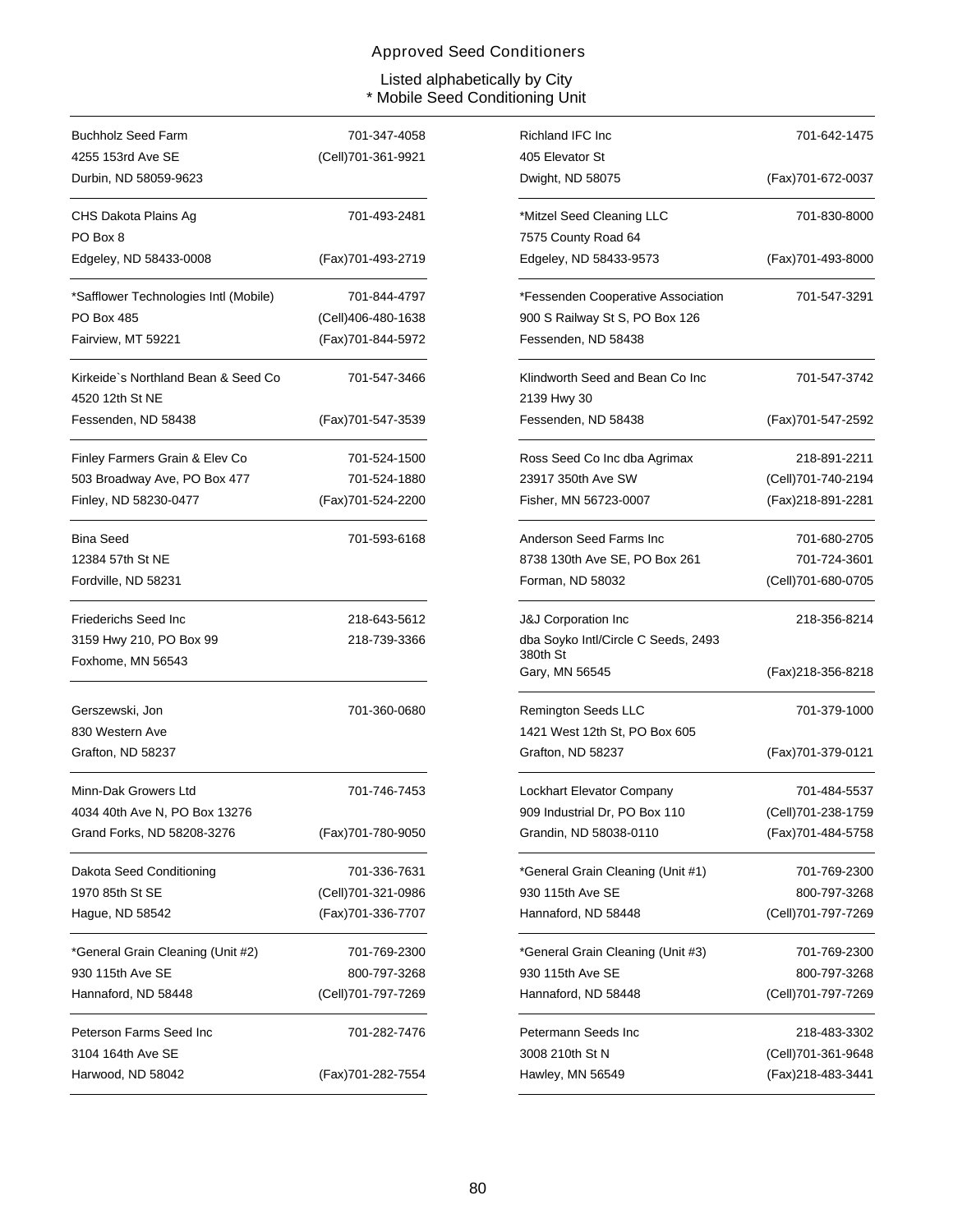| Backman Seeds Inc                    | 320-677-2231       |
|--------------------------------------|--------------------|
| 13045 310th Ave                      |                    |
| Herman, MN 56248                     |                    |
| Landmark Seed North Dakota           | 701-894-6179       |
| 5062 Tater Ave, PO Box 307           |                    |
| Hoople, ND 58243                     | (Fax)701-894-6183  |
| Legume Matrix LLC                    | 701-252-4757       |
| 901 14th Ave SE                      | 701-269-2075       |
| Jamestown, ND 58401                  |                    |
| *Miller Grain Cleaning Inc (02 Unit) | 701-721-1107       |
| <b>PO Box 428</b>                    | 701-467-3041       |
| Kenmare, ND 58746                    |                    |
| Tronson Grain LLC                    | 701-247-2324       |
| 216 East A Ave, PO Box 481           | (Cell)701-351-2069 |
| Lakota, ND 58344                     | (Fax)701-247-2235  |
| <b>Custom Grain and Seed</b>         | 701-256-2599       |
| PO Box 189                           |                    |
| Langdon, ND 58249                    |                    |
| Langdon Research Ext Center          | 701-256-2582       |
| 9280 107th Ave NE                    | (Cell)701-305-0276 |
| Langdon, ND 58249                    | (Fax)701-256-2580  |
| CenDak Cooperative                   | 701-466-2070       |
| 5579 Hwy 2                           |                    |
| Leeds, ND 58346                      | (Fax)701-466-2840  |
| Fessenden Coop (Harlow)              | 701-466-2612       |
| 216 Harlow St                        |                    |
| Leeds, ND 58346-4012                 |                    |
| *D and K Seed Cleaning               | 701-595-3696       |
| 2703 14th Ave SE                     | (Cell)701-460-7173 |
| Mandan, ND 58554                     |                    |
| Remington Seeds LLC                  | 701-282-8400       |
| 302 4th Ave SE                       |                    |
| Mapleton, ND 58059-0236              |                    |
| *Howe Seeds Inc (Mobile)             | 605-823-4892       |
| 11198 272nd Ave, PO Box 496          | (Cell)605-850-9805 |
| McLaughlin, SD 57642                 | (Fax)605-823-4892  |
| *Thompson Farms Mobile Cleaning      | 218-469-9384       |
| 14442 390th St NE                    | (Cell)218-469-9384 |
| Middle River, MN 56737               |                    |

| 320-677-2231 | Southwest Grain                      | 701-567-2408        |
|--------------|--------------------------------------|---------------------|
|              | 302 Mirror Lake Rd                   |                     |
|              | Hettinger, ND 58639-7036             | (Fax)701-567-2003   |
| 701-894-6179 | *Steinke Seed Farm (Mike)            | 701-866-8235        |
|              | 993 133rd Ave SE                     | (Cell)701-866-8235  |
| 701-894-6183 | Hope, ND 58046                       |                     |
| 701-252-4757 | <b>Superior Grading Inc</b>          | 701-685-2263        |
| 701-269-2075 | PO Box 473                           |                     |
|              | Jud, ND 58454                        | (Fax)701-685-2263   |
| 701-721-1107 | *Miller Grain Cleaning Inc (07 Unit) | 701-721-1107        |
| 701-467-3041 | PO Box 428                           | 701-467-3041        |
|              | Kenmare, ND 58746                    |                     |
| 701-247-2324 | LaMoure Feed & Seed Inc              | 701-883-5755        |
| 701-351-2069 | 10228 Hwy 13 E, PO Box 585           |                     |
| 701-247-2235 | LaMoure, ND 58458                    | (Fax)701-883-5766   |
| 701-256-2599 | Lafrenz Seed Solutions LLC           | 701-256-2374        |
|              | 423 1st St                           | (Cell)701-370-5023  |
|              | Langdon, ND 58249                    |                     |
| 701-256-2582 | Novak Grain and Feed LLP             | 701-593-6108        |
| 701-305-0276 | 309 Norton Street, PO Box 12         | (Cell) 701-331-1931 |
| 701-256-2580 | Lankin, ND 58250                     |                     |
| 701-466-2070 | Engstrom Bean & Seed Inc             | 701-466-2398        |
|              | 6131 57th Ave NE                     | 701-790-2346        |
| 701-466-2840 | Leeds, ND 58346                      | (Cell)701-381-9259  |
| 701-466-2612 | *Lisbon Mobile Milling               | 701-678-5020        |
|              | PO Box 1009                          |                     |
|              | Lisbon, ND 58054                     |                     |
| 701-595-3696 | Goerger Seed Company                 | 701-242-7007        |
| 701-460-7173 | 8475 Co Rd 3                         |                     |
|              | Mantador, ND 58058                   |                     |
| 701-282-8400 | Howe Seeds Inc                       | 605-823-4892        |
|              | 11198 272nd Ave, PO Box 496          |                     |
|              | McLaughlin, SD 57642                 | (Fax)605-823-4892   |
| 605-823-4892 | Stein Seed Co LLC                    | 701-322-4350        |
| 605-850-9805 | 508 S Main St                        |                     |
| 605-823-4892 | McVille, ND 58254                    | (Fax)701-322-4349   |
| 218-469-9384 | Dakota Agronomy Partners (South)     | 701-852-5608        |
| 218-469-9384 | 1800 13th St SE                      | (Cell)701-720-9029  |
|              | Minot, ND 58701-6061                 | (Fax)701-852-9075   |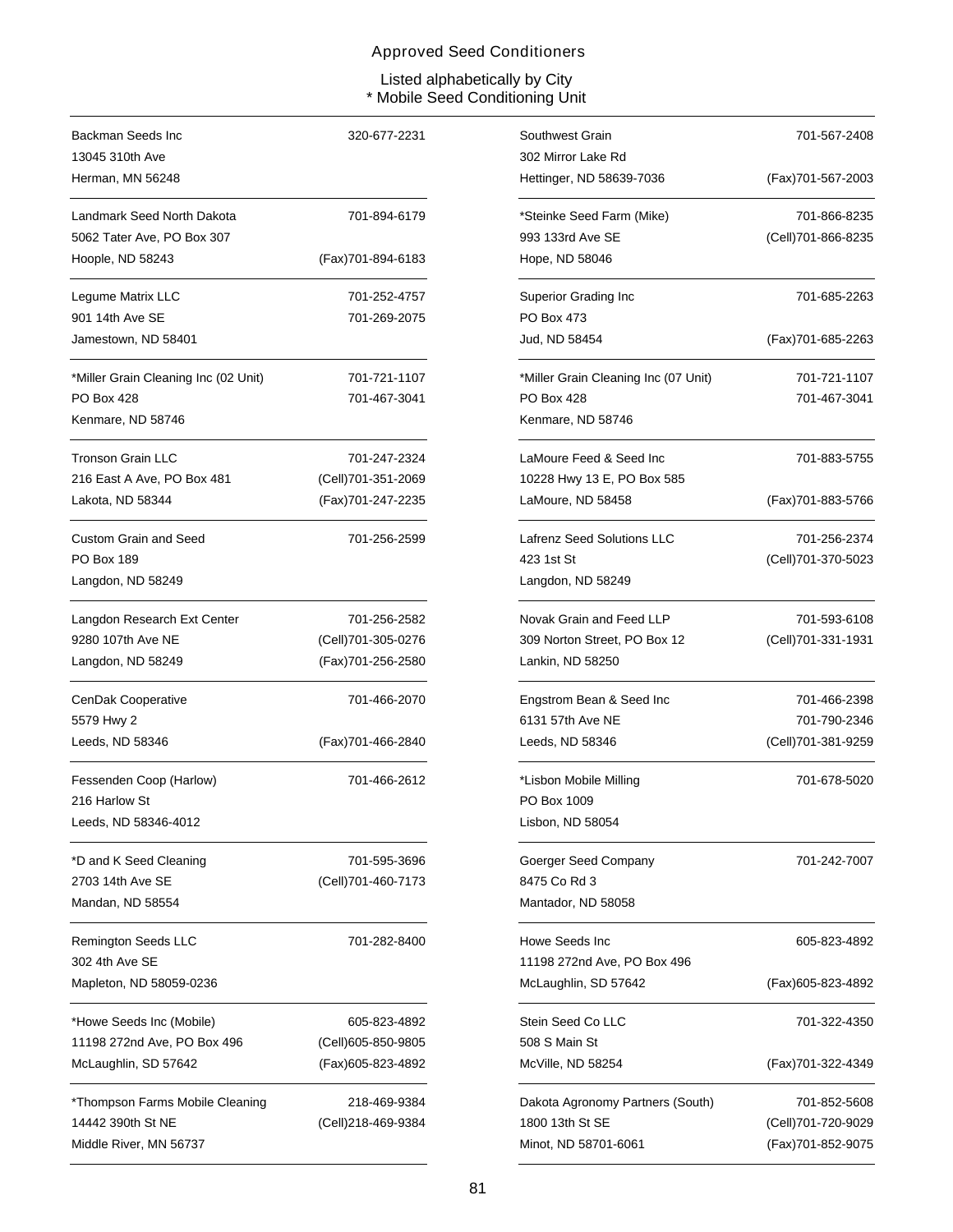| Dakota Agronomy Partners LLC    | 701-721-7333       |
|---------------------------------|--------------------|
| Seed Division, 1800 13th St SE  | 701-852-5608       |
| Minot, ND 58701-5248            | (Cell)701-721-7333 |
| *Zablotney, Travis              | 701-721-2188       |
| 1119 12th Ave SW                | (Cell)701-721-2188 |
| Minot, ND 58701                 |                    |
| Tobolt Seed                     | 218-287-2904       |
| 1334 50th St S                  |                    |
| Moorhead, MN 56560              |                    |
| <b>Beck Bros Seed</b>           | 701-682-5546       |
| 8050 83rd St NE                 |                    |
| Munich, ND 58352                | (Fax)701-682-5327  |
| *Heskin Grain Processing Inc #1 | 701-947-5111       |
| 19 1st St NE, PO Box 111        | 701-653-5709       |
| New Rockford, ND 58356          | (Cell)701-302-0653 |
| Dakota Agronomy Partners LLC    | 701-272-6114       |
| 265 Co Rd 20, PO Box 423        | (Cell)701-263-1802 |
| Newburg, ND 58762               | (Fax)701-263-6142  |
| Northwood Equity Elev - Hatton  | 701-587-5291       |
| PO Box 380                      | 701-543-3773       |
| Northwood, ND 58267-0380        | (Fax)701-587-5296  |
|                                 |                    |
| Satrom Hiam Seed                | 701-238-8762       |
| 1158 138th Ave SE               | 701-668-2327       |
| Page, ND 58064                  | (Cell)701-238-8800 |
| Joliette Ag Systems Inc         | 701-454-6226       |
| 15866 Hwy 5                     | (Cell)701-520-3523 |
| Pembina, ND 58271               | (Fax)701-454-6244  |
| *Great Northern Ag (Mobile)     | 701-497-3082       |
| <b>PO Box 128</b>               |                    |
| Plaza, ND 58771                 | (Fax)701-497-3355  |
| Tri Agri Seeds LLP              | 701-209-0053       |
| 5750 104th Ave SW               | 701-563-4672       |
| Regent, ND 58650                | (Cell)701-209-0053 |
| Stone Mill LLC                  | 701-974-2106       |
| <b>PO Box 253</b>               |                    |
| Richardton, ND 58652            | (Fax)701-974-2302  |
| *Timmerman Seed Cleaning        | 701-550-9049       |
| 9144 Hwy 30                     | 701-477-5528       |

| 701-721-7333 | North Central Res/Ext Center     | 701-857-7677       |
|--------------|----------------------------------|--------------------|
| 701-852-5608 | 5400 Hwy 83 S                    |                    |
| 701-721-7333 | Minot, ND 58701-7645             | (Fax)701-857-7676  |
| 701-721-2188 | Columbia Grain International LLC | 701-248-3541       |
| 701-721-2188 | 301 Kilowatt Dr, PO Box 343      |                    |
|              | Minto, ND 58261                  |                    |
| 218-287-2904 | Kautzman's Grain Cleaning #2     | 701-824-3113       |
|              | 6590 86R Ave SW                  | (Cell)701-563-7342 |
|              | Mott, ND 58646                   |                    |
| 701-682-5546 | Dicks` Seed LLC                  | 701-682-5151       |
|              | 8766 Co Rd 24                    | (Cell)701-370-5515 |
| 701-682-5327 | Munich, ND 58352                 |                    |
| 701-947-5111 | *Heskin Grain Processing Inc #2  | 701-947-5111       |
| 701-653-5709 | 19 1st St NE, PO Box 111         | (Cell)701-653-5709 |
| 701-302-0653 | New Rockford, ND 58356           | (Fax)701-947-2195  |
| 701-272-6114 | Integrated Ag Services LLC       | 701-620-1762       |
| 701-263-1802 | 490 29th St NE                   | (Cell)218-779-8691 |
| 701-263-6142 | Northwood, ND 58267              |                    |
| 701-587-5291 | Northwood Equity Elevator        | 701-587-5291       |
| 701-543-3773 | PO Box 380                       |                    |
| 701-587-5296 | Northwood, ND 58267-0380         | (Fax)701-587-5296  |
| 701-238-8762 | Hankey Farm Inc                  | 701-284-6176       |
| 701-668-2327 | 6874 138th Ave NE                | (Cell)701-331-0120 |
| 701-238-8800 | Park River, ND 58270             | (Fax)701-284-7045  |
| 701-454-6226 | Great Northern Ag                | 701-497-3082       |
| 701-520-3523 | 6373 39th St NW, PO Box 128      |                    |
| 701-454-6244 | Plaza, ND 58771                  | (Fax)701-497-3355  |
| 701-497-3082 | Fugleberg Seed & Bean Company    | 701-361-0330       |
|              | 799 140th Ave NE                 | (Cell)701-361-0330 |
| 701-497-3355 | Portland, ND 58274               |                    |
| 701-209-0053 | *Casey`s Grain Tempering         | 701-974-4202       |
| 701-563-4672 | 3140 Hwy 8 N                     | (Cell)701-290-6844 |
| 701-209-0053 | Richardton, ND 58652             |                    |
| 701-974-2106 | Rolla Seed Company               | 701-477-8844       |
|              | 205 15th St NW                   |                    |
| 701-974-2302 | Rolla, ND 58367                  | (Fax)701-477-3023  |
| 701-550-9049 | Columbia Grain Inc               | 701-755-3207       |
| 701-477-5528 | 8840 62nd St NW, PO Box 33       |                    |
| 701-550-9049 | Ross, ND 58776-0033              | (Fax)701-755-3211  |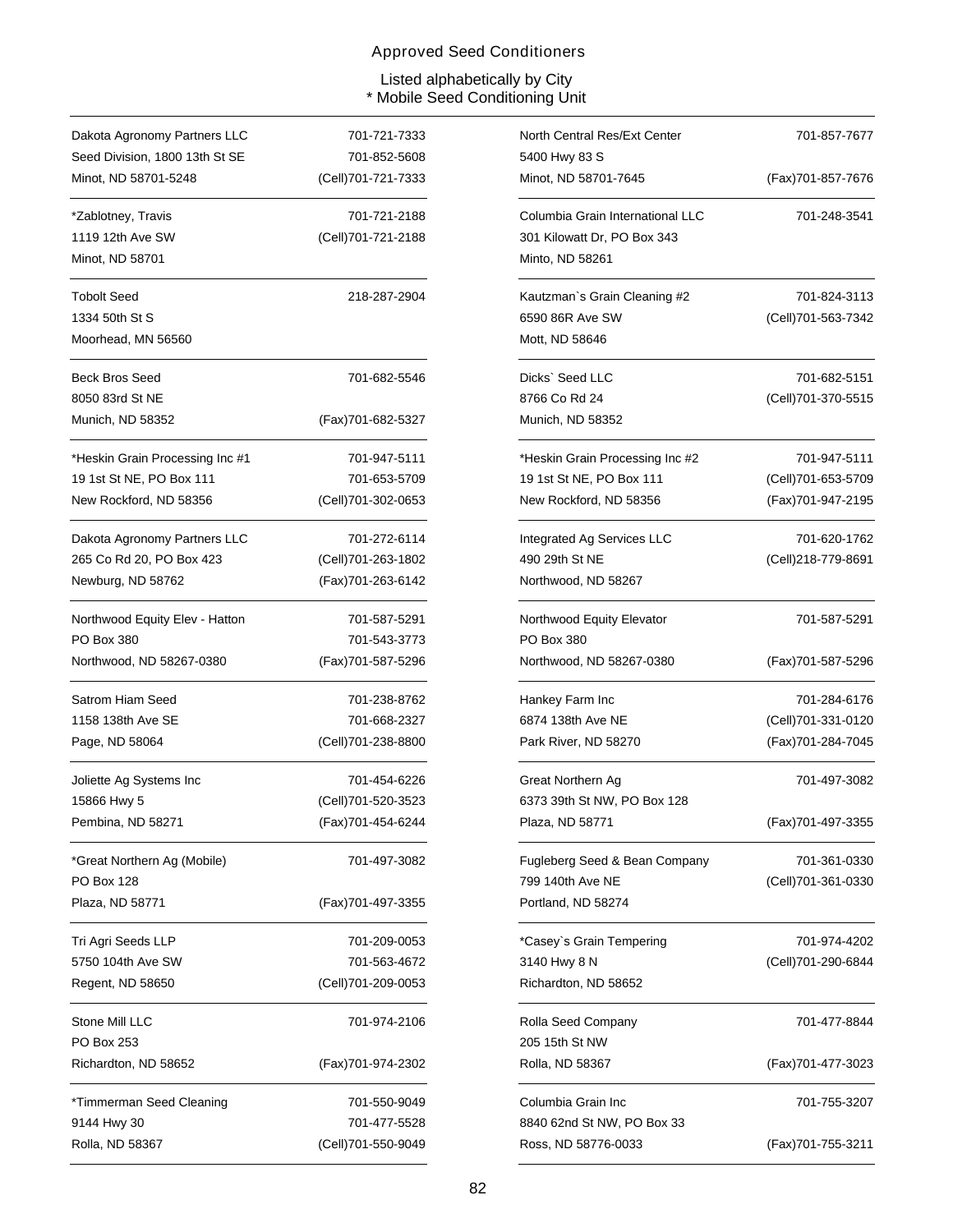| *Rugby Farmers Elevator                                                                     | 701-776-5214       |
|---------------------------------------------------------------------------------------------|--------------------|
| 201 Dewey St SE, PO Box 286                                                                 |                    |
| Rugby, ND 58368                                                                             | (Fax)701-776-6437  |
| Weston Seed House                                                                           | 701-697-5140       |
| 10771 Hwy 20                                                                                | 701-697-5288       |
| Sarles, ND 58372                                                                            |                    |
| *Knutson Farm Service Inc #1                                                                | 701-459-2276       |
| 4880 106th St NW                                                                            | (Cell)701-263-5275 |
| Sherwood, ND 58782                                                                          | (Fax)701-459-2276  |
| NodAck Seeds                                                                                | 701-833-2763       |
| 10435 54th Ave NW                                                                           | 701-459-2892       |
| Sherwood, ND 58782                                                                          | (Cell)701-833-2763 |
| *Hamre Seed Cleaning Inc #1                                                                 | 701-292-4501       |
| 6737 84th Ave NE                                                                            | (Cell)701-739-9266 |
| Starkweather, ND 58377                                                                      |                    |
| Mid Dakota Grain Processing LLC                                                             | 701-475-4751       |
| 150 4th Ave NW, PO Box 124                                                                  | (Cell)701-329-0009 |
| Steele, ND 58482                                                                            |                    |
| *Urban Seed Cleaning Unit 2                                                                 | 701-240-5124       |
| 7900 111th St NE                                                                            | 701-240-7122       |
| Surrey, ND 58785                                                                            |                    |
| Northern Tier Seed Company                                                                  | 701-599-9065       |
| 1340 7th Ave NE, PO Box 132                                                                 | (Cell)701-740-4496 |
| Thompson, ND 58278                                                                          | (Fax)701-599-9063  |
| Noeske Seed Farm                                                                            | 320-510-1070       |
| 2982 123rd Ave SE                                                                           | 701-845-1300       |
| Valley City, ND 58072                                                                       | (Cell)701-840-1635 |
| Dakota Seed Cleaning                                                                        | 701-626-1690       |
| 21501 181st St SE                                                                           |                    |
| Velva, ND 58790                                                                             |                    |
| **Voss Grain Company                                                                        | 701-248-3515       |
| 105 Voss Dr                                                                                 |                    |
| Voss, ND 58261-8001                                                                         | (Fax)701-248-3515  |
| *Ryan Seed LLC                                                                              | 701-256-5926       |
| 9039 100th St NE                                                                            | (Cell)701-370-1933 |
| Wales, ND 58281                                                                             |                    |
| *M & R Custom Seed Cleaning Inc #1<br>1005 4th Ave SE, PO Box 251<br>Watford City, ND 58854 | 701-444-2201       |

| 701-776-5214 | Stafslien Perennial Farm (Tyler)     | 701-426-4028       |
|--------------|--------------------------------------|--------------------|
|              | 2887 59th Ave NW                     | (Cell)701-426-4028 |
| 701-776-6437 | Ryder, ND 58779                      |                    |
| 701-697-5140 | *Zachmann Grain Cleaning             | 701-872-2171       |
| 701-697-5288 | 4650 161st Ave SW                    |                    |
|              | Sentinel Butte, ND 58654             |                    |
| 701-459-2276 | *Knutson Farm Service Inc #2         | 701-459-2276       |
| 701-263-5275 | 4880 106th St NW                     | (Cell)701-263-5274 |
| 701-459-2276 | Sherwood, ND 58782                   | (Fax)701-459-2276  |
| 701-833-2763 | *Myhre, Kent O                       | 701-996-2652       |
| 701-459-2892 | 2460 67th Ave NE                     | (Cell)701-302-0029 |
| 701-833-2763 | Sheyenne, ND 58374                   |                    |
| 701-292-4501 | *Hamre Seed Cleaning Inc #2          | 701-292-4501       |
| 701-739-9266 | 6737 84th Ave NE                     | (Cell)701-739-9266 |
|              | Starkweather, ND 58377               |                    |
| 701-475-4751 | *Urban Seed Cleaning Unit 1          | 701-240-5124       |
| 701-329-0009 | 7900 111th St NE                     |                    |
|              | Surrey, ND 58785                     |                    |
| 701-240-5124 | *HOH Grain & Bean Cleaning LLC       | 701-403-2130       |
| 701-240-7122 | 1282 8th Ave NE                      | (Cell)701-403-2130 |
|              | Thompson, ND 58278                   |                    |
| 701-599-9065 | *Blotske Grain Cleaning (Joe)        | 701-442-3549       |
| 701-740-4496 | 66 Bypass Loop, PO Box 694           |                    |
| 701-599-9063 | Underwood, ND 58576                  |                    |
| 320-510-1070 | Wittenberg Seed Farm                 | 701-490-0406       |
| 701-845-1300 | 2831 122nd Ave SE                    | 701-490-4126       |
| 701-840-1635 | Valley City, ND 58072                | (Cell)701-490-2285 |
| 701-626-1690 | *Dakota Midland Grain LLC            | 701-338-2530       |
|              | <b>PO Box 188</b>                    |                    |
|              | Voltaire, ND 58792-0188              | (Fax)701-338-2534  |
| 701-248-3515 | Pioneer Hi-Bred Intl                 | 701-642-5300       |
|              | 17835 Hwy 13 W, PO Box 93            | 800-950-4504       |
| 701-248-3515 | Wahpeton, ND 58075-0093              | (Fax)701-642-8338  |
| 701-256-5926 | *M & R Custom Seed Cleaining Unit #2 | 701-444-2201       |
| 701-370-1933 | 1005 4th Ave SE, PO Box 251          |                    |
|              | Watford City, ND 58854               |                    |
| 701-444-2201 | <b>Bayer Crop Science</b>            | 701-282-7338       |
|              | 304 Center St                        | 701-373-7517       |
|              | West Fargo, ND 58078                 | (Fax) 701-281-1888 |